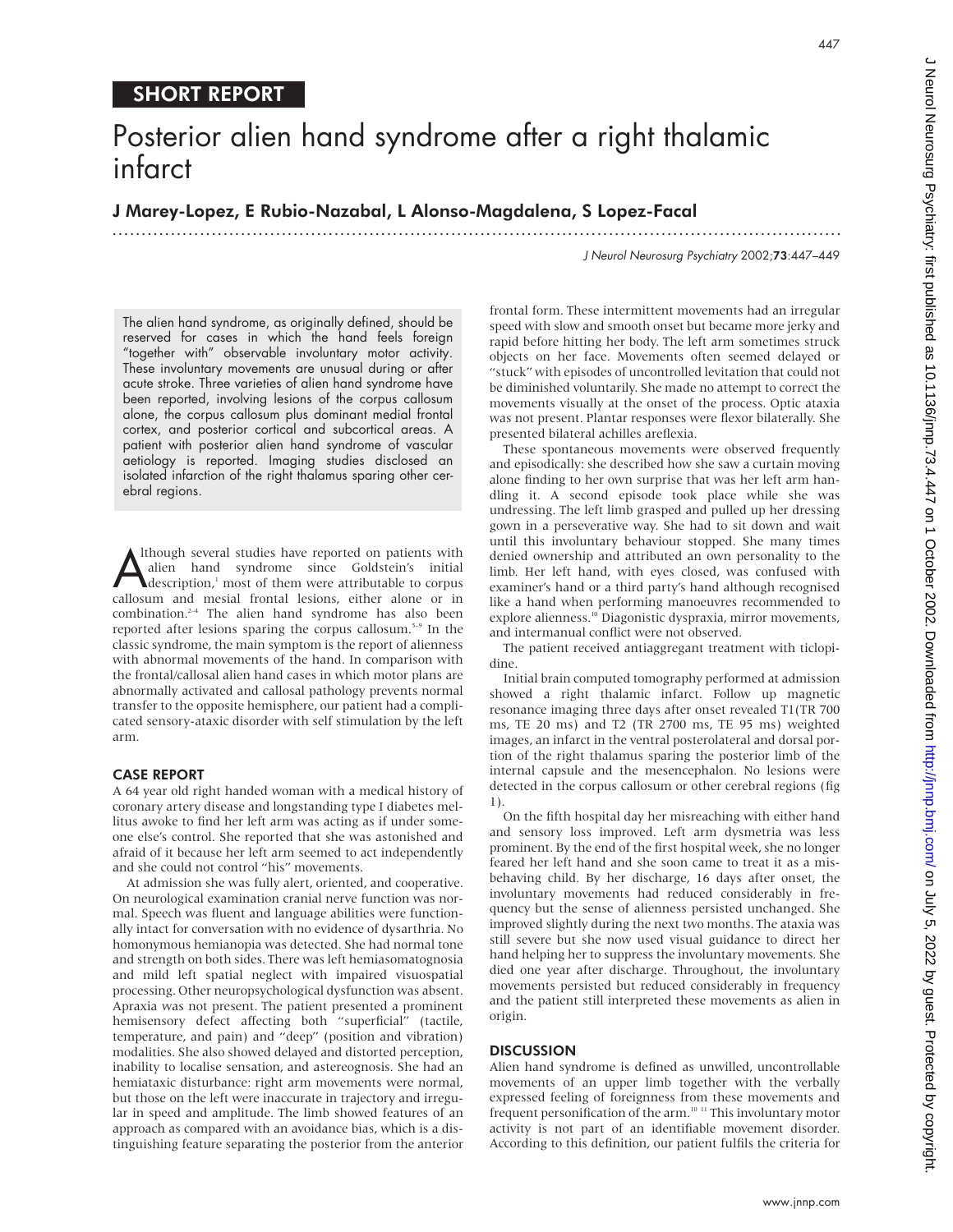

Figure 1 Axial magnetic resonance image (TR 2700 ms, TE 95) ms) shows high signal indicating a subacute infarction in the ventral posterolateral and dorsal portion of the right thalamus.

alien hand syndrome. To the best of our knowledge, a patient with a sustained alien hand syndrome attributable to an isolated right thalamic infarction has not been reported previously.

This particular sign may be a component of various constellations of syndromes; at least three: the callosal and the frontal forms in which the alien hand syndrome is secondary to a corpus callosum lesion alone or in combination with a lesion in the frontal area, sometimes associated with lesions in the basal ganglia or thalamus, $468$  and the posterior or parietooccipital form resulting either from corticobasal degeneration involving primarily posterior cortical degeneration or from cerebrovascular event.<sup>6 8 12-15</sup>

The callosal alien hand form involves the non-dominant hand and is characterised primarily by intermanual conflict with typically little evidence of limb paresis, whereas the callosal-frontal variety implies a more grasping behaviour and compulsive manipulation with a crural paresis of the limbs contralateral to the affected hemisphere. The posterior form generally involves the non-dominant hand, which tends to levitate into the air displaying ataxic, non-purposeful and non-conflictual movements with relevant sensory impairment, evidence of visual and somatosensory dysfunction as well as body schema distortion.

Fisher provides<sup>16</sup> an extensive review of the literature of the motor abnormalities that have come to be included under the designation of alien hand phenomena with the addition of six personal cases, emphasising on the clinical description of the abnormal movements.

We attribute the alien hand syndrome in our patient to the right thalamic lesion. As compared with the frontal/callosal form, our case is similar to reported cases of alien hand syndrome associated with posterior lesions.

The patient had a complicated "sensory-ataxic" disorder with self stimulation from the neglected side. Similar clinical syndromes were reported by Levine and Rinn<sup>6</sup> in a right handed woman with a homonymous hemianopia, hemianesthesia, and opticosensory ataxia attributable to proximal right posterior cerebral artery infarction (right basal temporooccipital and small ventral posterolateral thalamic infarcts) and by Ay *et al*<sup>13</sup> after subacute infarction in the right thalamus, hippocampus, inferior temporal lobes, splenium of

corpus callosum, and occipital lobe attributable to right posterior cerebral artery oclussion. These authors suggested that this syndrome should be considered as a "sensory" or "posterior" form of the alien hand syndrome to be distinguished from the "motor" or "anterior" form described more commonly.

Ventura *et al*<sup>8</sup> described a patient with an alien hand syndrome attributable to a right capsulothalamic haemorrhage with mesencephalic extension without a detected lesion in the corpus callosum, showing in a PET scan right frontoparietotemporal cortical hypometabolism, most pronounced in the sensorimotor area. The report of Bundick and Spinella<sup>12</sup> included a patient with a posterior variant of the alien hand syndrome and an infarct in the right parietotemporooccipital region sparing the right basal ganglia and the corpus callosum but involving both the medial and lateral frontal cortices. They suggested that posterior alien hand syndrome may not be closely associated with focal, critical lesions sites as its "anterior" counterparts and that it seems to be an involuntary movement in the context of changes in body schema sufficient to cause feelings of estrangement from those movements. Martí-Fábregas et al<sup>9</sup> reported a patient with an isolated nondominant parietal infarction without corpus callosum involvement and a contralateral alien hand syndrome. They speculate that the right parietal infarction in their patient could cause a loss of sensory integration and feedback interfering with motor function.

How can we explain the right thalamic lesion account for both the feeling of alienness and the involuntary movements presented by our patient? Lesions at any level of the sensory pathways may cause ataxia of the contralateral limbs. Inability to distinguish her own left arm from someone else's with her eyes closed could be attributed to the sensory loss. The feeling of lack of control over spontaneous left arm movements may have been related to the "sensory ataxia". This "sensory ataxia" has been associated at necropsy with lesions of the ventral posterolateral thalamus and also the splenium of the corpus callosum and the temporo-occipital lobes.<sup>613</sup> Dejerine believed this to be a sensory ataxia caused by destruction of the somatosensory nuclei of the thalamus.<sup>17</sup>

On MRI lesion mapping, the infarct involved the ventral posterior nucleus and the ventral lateral nucleus (thalamogeniculate or inferolateral territory) and also the dorsomedian nucleus (tuberothalamic artery). It is important to note that in cases of thalamic infarction, the extent of the lesion is not restricted to individual nuclei or groups of nuclei but is attributable to the complex and variable supply from the internal carotid, posterior communicating, and posterior cerebral arteries.<sup>18</sup>

Sensory loss in our patient may be easily explained by involvement of the ventral posterolateral and ventral posteromedial nuclei on the right thalamus. The abnormal movements were unintentional and she lacked the sensory feedback to determine their authorship once their exaggerated character brought them to notice. The personification of the arm, sometimes hostile, may have been an elaboration of the sense of lack of control or foreign control of the limb. The fact that she appeared to be using visual guidance to control the left hand movements, rather than relying on somatosensory kinesthesic feedback from the limb, seemed to "help" her to suppress the involuntary motor behaviour, which was much more prominent early on after the onset of her stroke. Perhaps this could be achieved by a reorganisation of sensory input used to stabilise the motor cortex output that had become unstable because of its "de-afferentation" resulting from the lesion to somatosensory thalamic nuclei.

The explanation for thalamic ataxia may be more controversial. Involvement of the ventral lateral nucleus, with interruption of dentatorubrothalamic fibres, may be a possible cause for ataxia in our patient who showed involvement of that nuclear group on MRI. In patients with ataxic hemiparesis